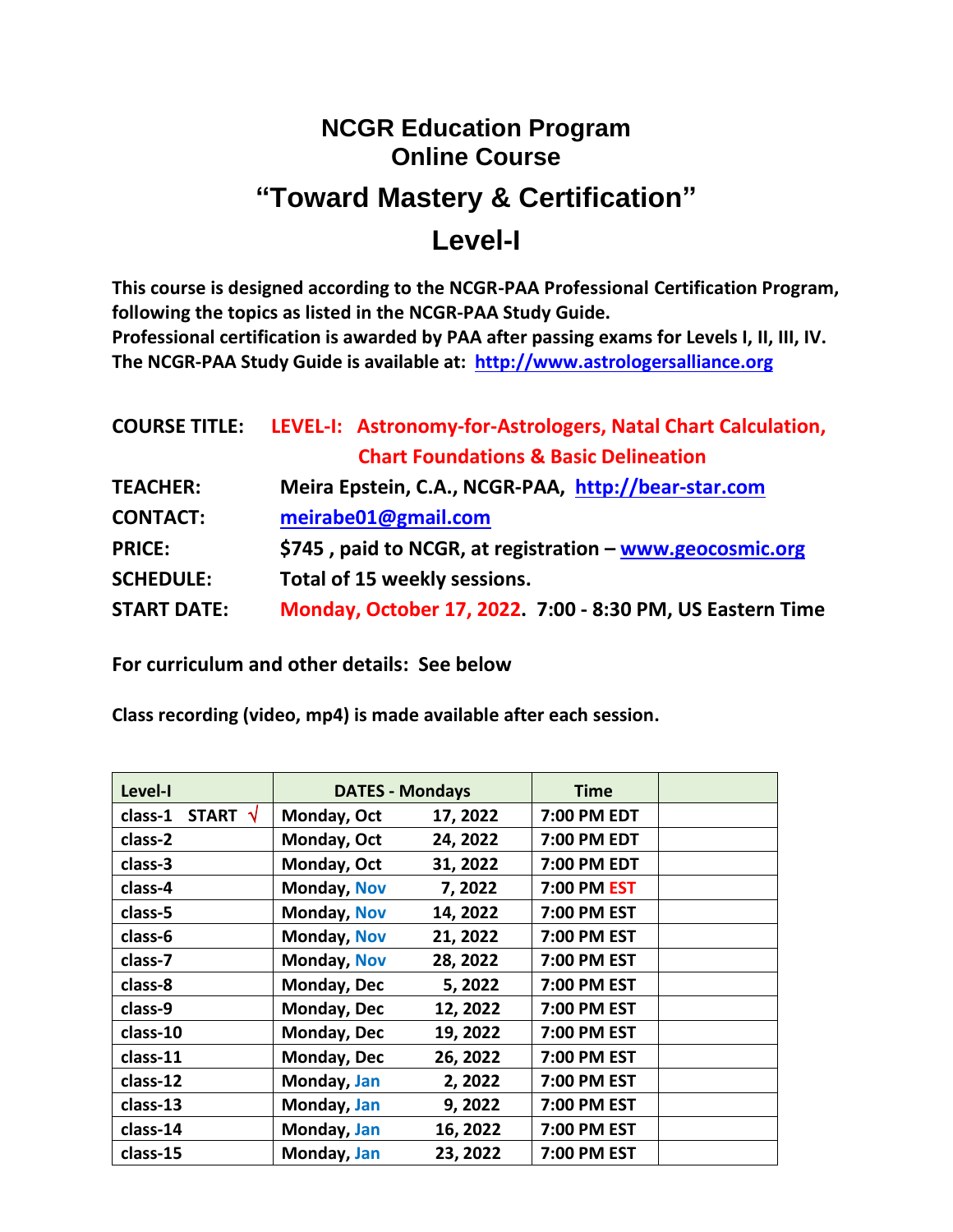## **Online Webinar Technology**

**Online, live and interactive audio-visual classes, using Zoom webinar technology.** 

- **- Prior to each session the students receive a link to connect to the online session.**
- **- The class sessions are recorded and students get a copy after each session.**
- **- Students should use a headphone to prevent echo situation.**

### **Study**

**During the course, students receive instructions & other material, as well as assignments. It is the students' responsibility to practice extensively on their own, in addition to class time, in order to ensure their success. See Curriculum Below.**

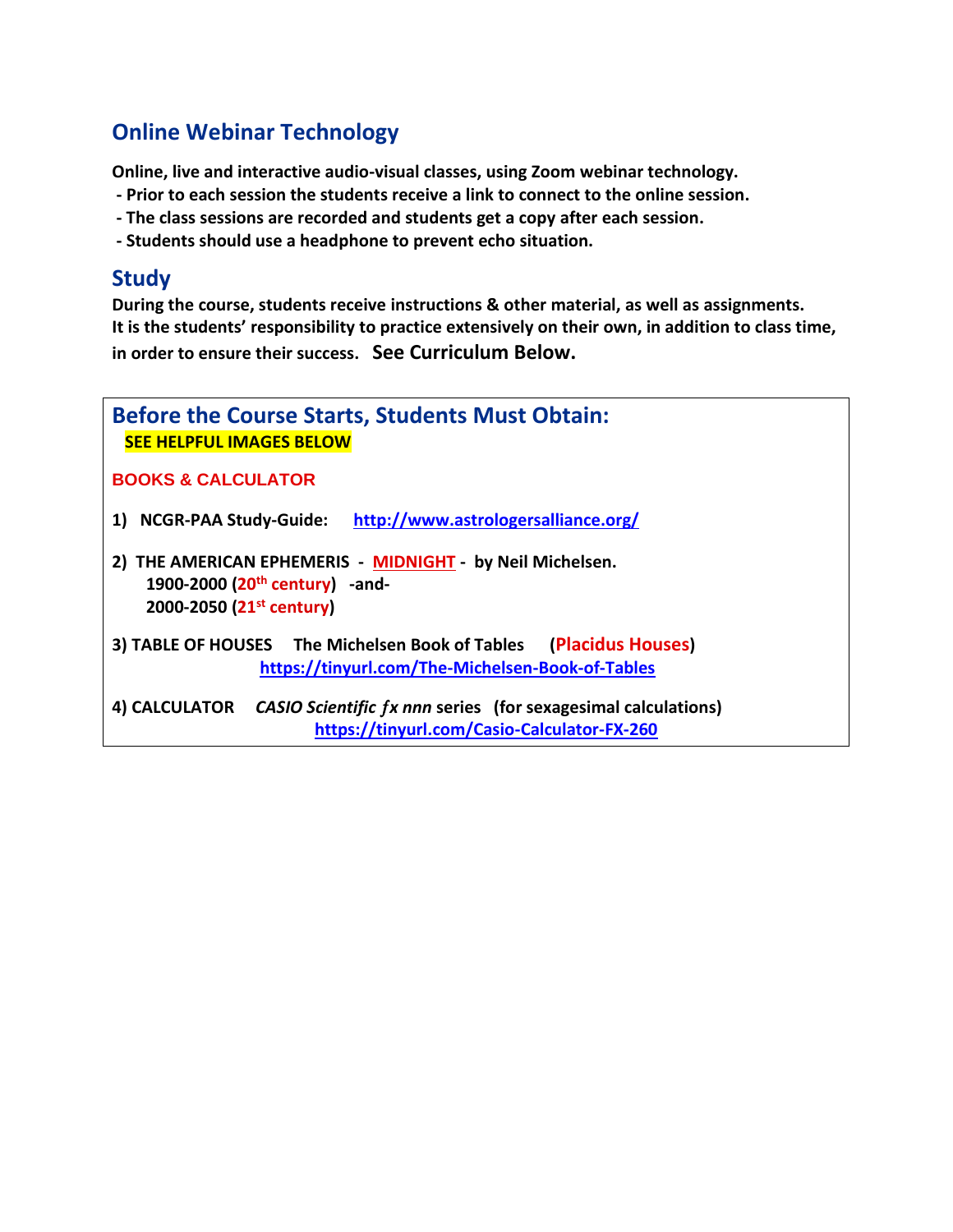### The Michelsen Book of Tables 2nd Edition

by Neil F. Michelsen v (Author), Rique Pottenger (Editor) ISBN-13: 978-1934976128 ISBN-10: 1934976121



### Casio Scientific Calculator Black, 3" W x 5" H. 2.25 (FX-260 SOLARII-S-IH)



# The New American Ephemeris for the 20th Century, 1900-2000

## at Midnight Paperback

by Rique Pottenger (Author), Neil F. Michelsen (Author)



## The American Ephemeris for the 21st Century, 2000-2050 at Midnight Paperback

by Neil F. Michelsen Y (Author), Rique Pottenger (Author)

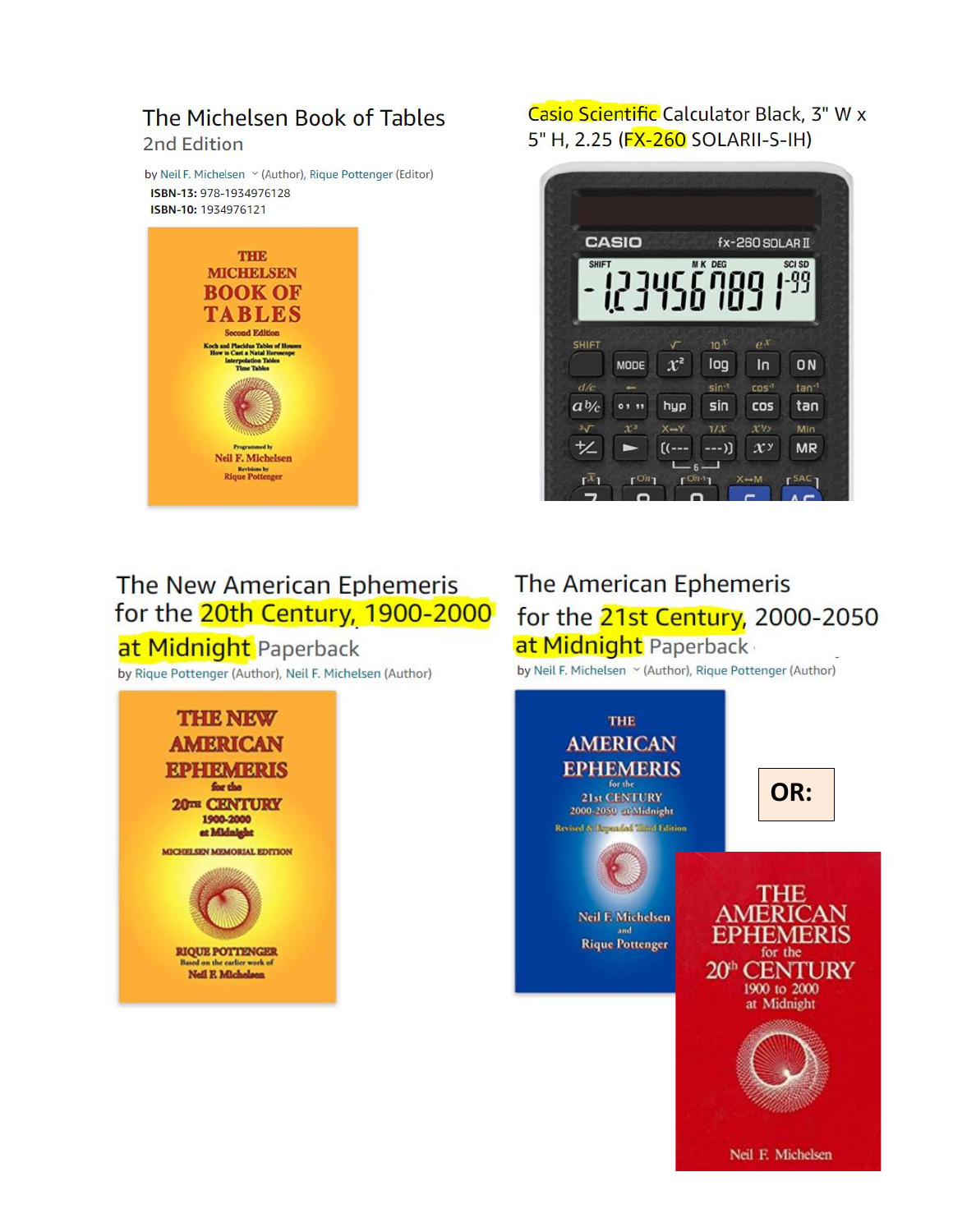## **CURRICULUM**

### **This Course is Divided into Three Parts:**

- **1. Astronomy-for-Astrologers**
- **2. Natal Chart Calculation**
- **3. Review of Basic Concepts and Initial Chart Delineation**

### **1. ASTRONOMY**

**Get a solid understanding of how the chart represents the dynamics of the celestial sphere at the moment of birth, per a specific location. This understanding also facilitates the process of chart calculation, as the steps become visual and logical, rather than memorized by rote.**

### **Topics Covered:**

**The Solar System – Heliocentric vs. Geocentric The Solar System – The Modern Planets and Asteroids The Solar System – Tropical vs. Sidereal Zodiac The Solar System – Sun & Earth: The Tropical Zodiac and the Seasons The Equinox & Solstice points Planetary Orbits & Cycles Retrograde Motion – Inner vs. Outer Planets The Diurnal Motion. Morning Star – Evening Star The Lunar Nodes – definition, cycle, and interpretation Eclipses and Lunations Anticia – Symmetry around the Solstice Points Declination – of the zodiac & the planets. Parallels & Contra-Parallels. Out-of-Bound planets Great Circles Geographical & Celestial Coordinate Systems Where on Earth? Local Meridian & Rational Horizon - MC & ASC Time: GMT, Time Zones, East & West. Local Time, Standard Time & Daylight-Saving Time Time: Local Sidereal Time**

#### **2. NATAL CHART CALCULATION**

**The Sexagesimal numbers system (degrees-minutes-seconds) Using the Calculator for Sexagesimal Numbers How the Table of Houses is constructed What's in the Ephemeris**

**Calculation Step-1: Local Sidereal Time Calculation Step-2: MC - the Table of Houses & Interpolation Calculation Step-3: ASC & Intermediate House Cusps Calculation Step-4: Planetary Positions Calculation Step-5: Adjustment for Southern Charts Review: Eastern-Western, Northern-Southern Charts Review: Get Organized and Learn how to Spot and Avoid Potential Mistakes Practice: Easy Memorizing of the Calculating Steps.**

**Practice: Calculate Charts for All Locations – East-West, North-South**